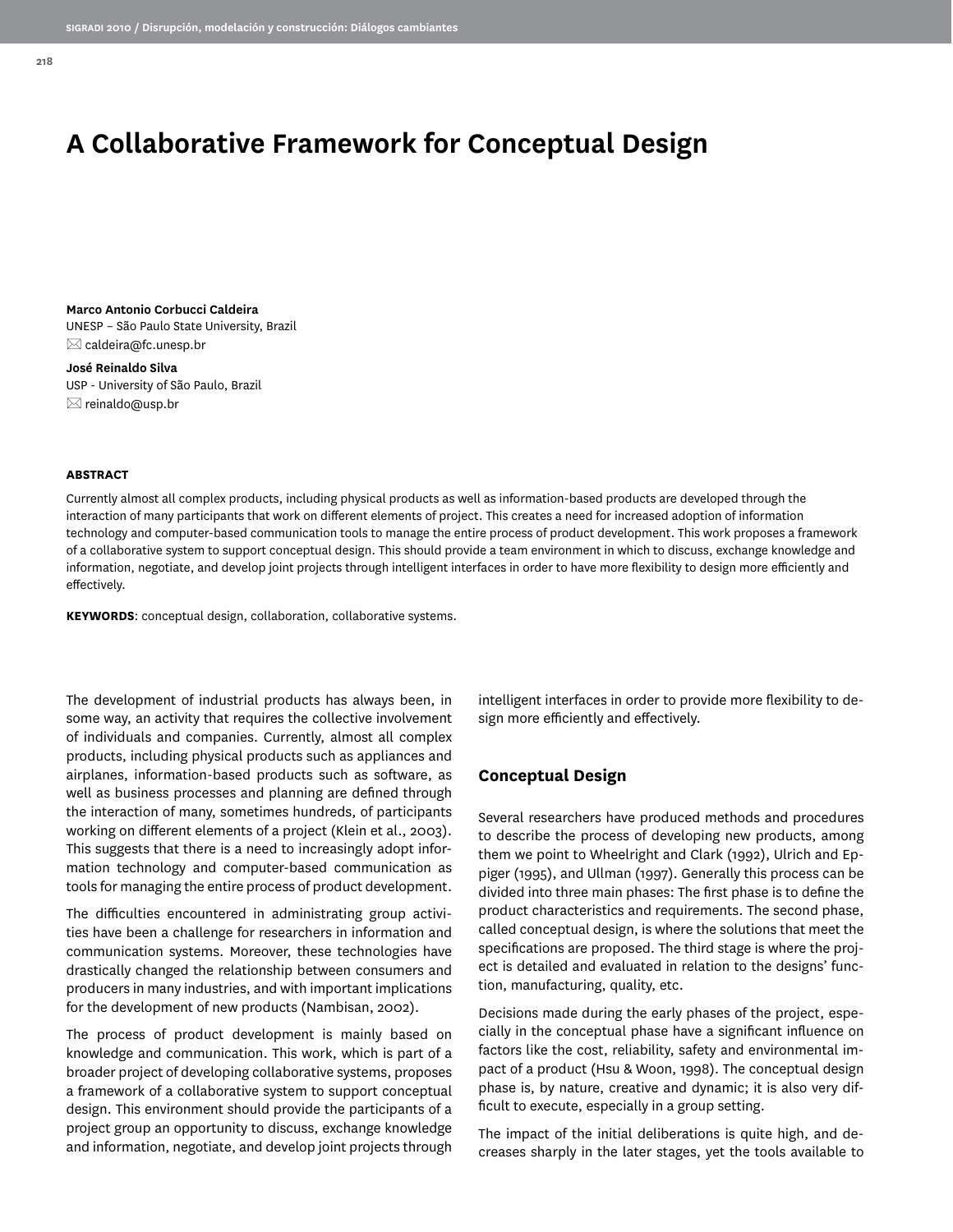aid product development are scarce in the early stages, and increase as the project moves toward production, as shown in (Fig. 1). The greatest opportunities appear to propose suitable alternative design appear in the initial stage (Wang et al., 2002).

The use of computer-supported collaborative systems in conceptual design is particularly complex in relation to other stages due to the uncertainties that characterize the beginning of a project and the process of transforming abstract ideas, such as consumer needs, into concrete product solutions. Furthermore, there are inherent difficulties related to the development of group work environments, described by (Hupfer et al., 2005), such as determining levels of sharing and relevance of information, search ease, content tracking and group member updating.

Conceptual design involves four main steps of development: research, creation, representation and evaluation. For each one there are many methods and techniques that assist the design process that are widely used according to the type of product being developed. Some of them are shown in figure 2 (Fig. 2).



# **Collaboration**

Collaboration can be thought of as joint problem solving. It means working with others with shared goals in an attempt to find solutions that are satisfying to all concerned (Kavan, 2000). Another general definition of collaboration is given by Winkler, "Collaboration is broadly defined as the interaction between two or more people and may cover a variety of behaviors, including communication, information exchange, coordination, cooperation, problem solving and negotiation" (Winkler, 2010).

This work deals with the collaborative process applied to the development of industrial products. In this context cooperation is directly associated with the use of computers as a support for group work. This allows members of a project team to accomplish tasks at different times and in different places. This situation, which is not new to industry, had been studied even before computational tools were developed and available to the public as supports for different levels of interaction between people and machines.

As a result, the purpose of a collaborative system to support conceptual design is to create a development environment that eliminates or automates many non-creative team activities, and provide tools that promote creativity and efficient communication between the members involved in a project (Booch & Brown, 2002). In an approach found more commonly in agent systems, coordination is essential to reach the global goal, and to ensure the quality of the project.

The collaborative project combines the notion of time and space with synchronous and asynchronous forms of interaction. Booch and Brown presented a categorization of the main resources for a collaborative system for design (2002). Apart from being applied to software development, it is possible to apply this classification to product design processes. This system categorization is divided into three groups: coordination, collaboration and



*Figure 2. Conceptual Design Tools and Techniques. / Figure 3. A categorization of collaborative system resources. Source: Booch & Brown (2002, p. 21).*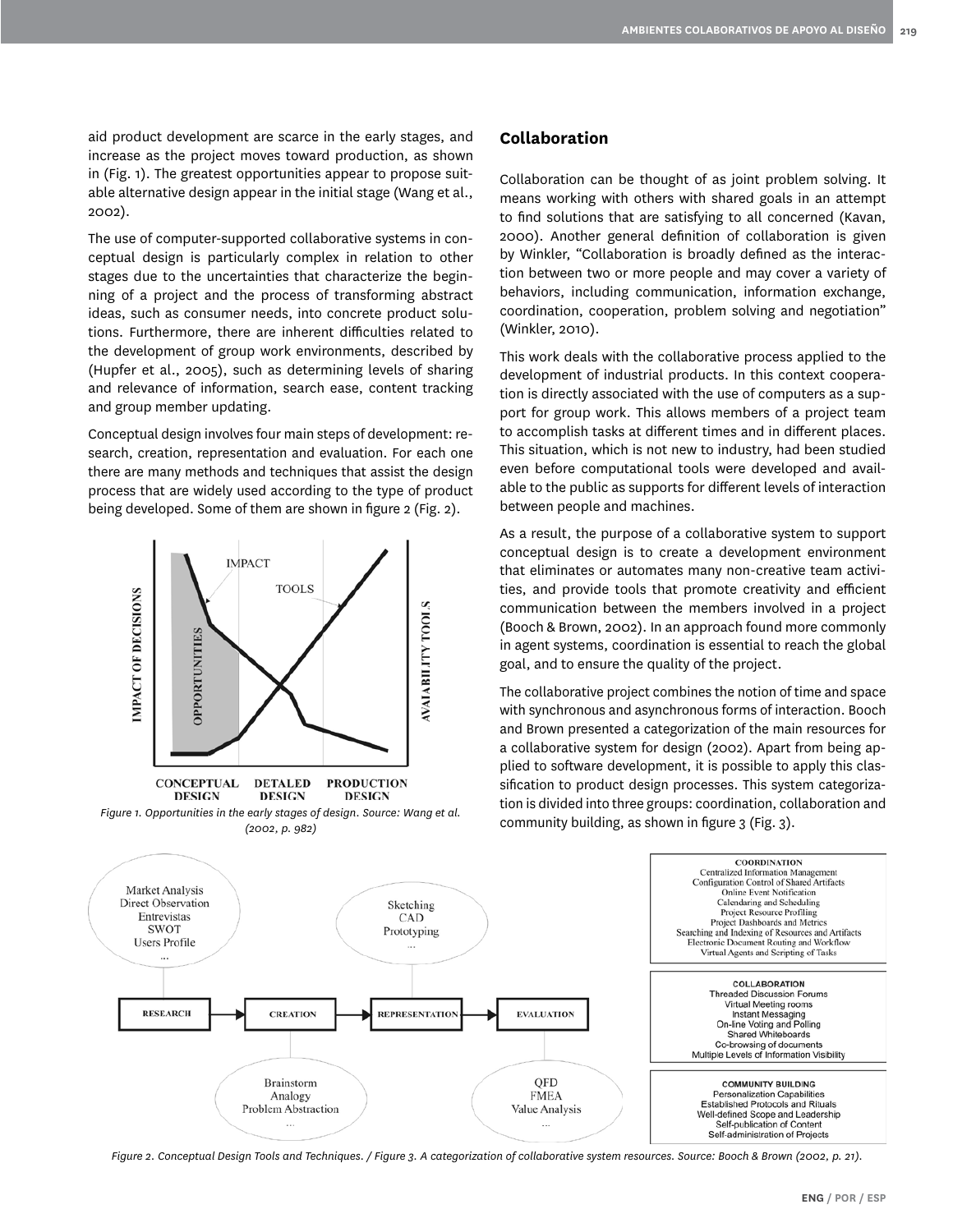It may be noted that although there are many tools, a few can create an effective collaborative environment for projects where interaction between team members converges naturally to establish a solution. Many of them are devoted to the management and control of all information and means of communication available to participants.

In product design, collaboration takes on some peculiarities because of the use of computer-aided design (CAD) systems as a primary means of support and development. The use of such programs by group members may occur at different times, or may not be available to all participants. Two approaches are dominant in the implementation of collaborative environments for product development, agent-oriented and Internet- or Web-based (Hao et al., 2006).

From a computational point of view, agents or intelligent agents, or more specifically Artificial Intelligence can generally be described as computer systems (hardware or software) that have the following characteristics: autonomy, social ability, reactivity and pro-activity. Moreover, they are implemented using concepts that are usually applied to humans, such as knowledge, intention, obligation and emotion (Wooldridge & Jennings, 2005). Thus, collaborative systems using multi-agent mix automated software components with human decision making, giving support to all participants, both human and computer as well as offering a framework for combining different sources and types information and knowledge (Lander, 1997).

Web-based systems are already widely used in areas such as e-commerce, B2B, customer and supplier management, among others. In product development they complement, in a way, systems based on agents to share computing resources and enable collaboration among distributed teams (Hao et al., 2006).

Currently there are several commercial systems available to support the various stages of product development, from conception to an eventual exit from the market. Most of them are suitable for the design phases that establish the requirements and specifications of the product or the process of detailing and manufacturing. As mentioned earlier, few applications exist for the stage of generation and evaluation of design solutions. The purpose of this study is not to analyze in detail the systems available on the market. However, works such as that done by Hsu and Woon (1998) and Wang and colleagues (2002) provide a broad survey of these technological developments.

# **A Collaborative Framework for Conceptual Design**

Collaborative product development is hampered by at least two important factors, as pointed out by Bock (2009):

Partial product descriptions developed independently by different designers cannot be reliably and consistently refined and combined. Significant effort is needed to create a complete description, because separate contributions rarely fit together and are often overlapping. This prevents teams of designers from contributing to the same product independently, and from building on existing products.

Engineers and product design tools have only loose alignment on how to interpret different languages and terminologies. Engineers and tools interpret the same product description in different ways. This results in significant cost overruns due to rework when discrepancies are discovered, often after implementation and testing are already underway.

This leads different sectors of a company to have different views and concepts about specific features or, potentially, an entire product. Furthermore, design factors have different levels of importance for those involved in the lifecycle of the product.

One way to tackle these problems is to invest efforts in the initial stage of the project that establishes product requirements, a well-structured language to define the criteria and standards for project evaluation that has consistent ways of describing the design factors associated with the creative stage, such as aesthetic form and social and psychological behaviors. In light of this it is appears possible to make the collaboration process more efficient in order to coordinate the interventions of members to provide appropriate design solutions.

Among the possible approaches to describe the design process, the use of ontology seems to be a conceivable alternative to define a language capable of meeting the specific needs of project activities while simultaneously creating a concise method of communication.

Ontology has been used in design in several ways. Studies have described the sharing and reusing of product design information to help reduce costs and development times, and facilitate the design of product families, or in creating complete or partial product descriptions that possess the necessary precision to verify consistency in the combination and interpretation of models (Bock, 2009; Moon, Kumara & Simpson, 2005).

Given this, we propose a collaborative web-based system containing synchronous and asynchronous tools to aid conceptual design by increasing coordination, collaboration and dissemination of information as shown in figure 3 (Fig. 3). This system should allow access to resources for each stage of conceptual design as shown in figure 2, also including the phase that establishes product requirements (Fig. 2).

One strategy to meet these requirements is to use a basic open-source collaborative system to incorporate the required collaborative and design tools. This system structure, presented in figure 4, should be flexible enough to be integrated with other systems such as databases and general project applications (Fig. 4). Thus, it is possible to combine tools normally used at each stage of conceptual design and create new collaborative applications to complement those already available in the system.